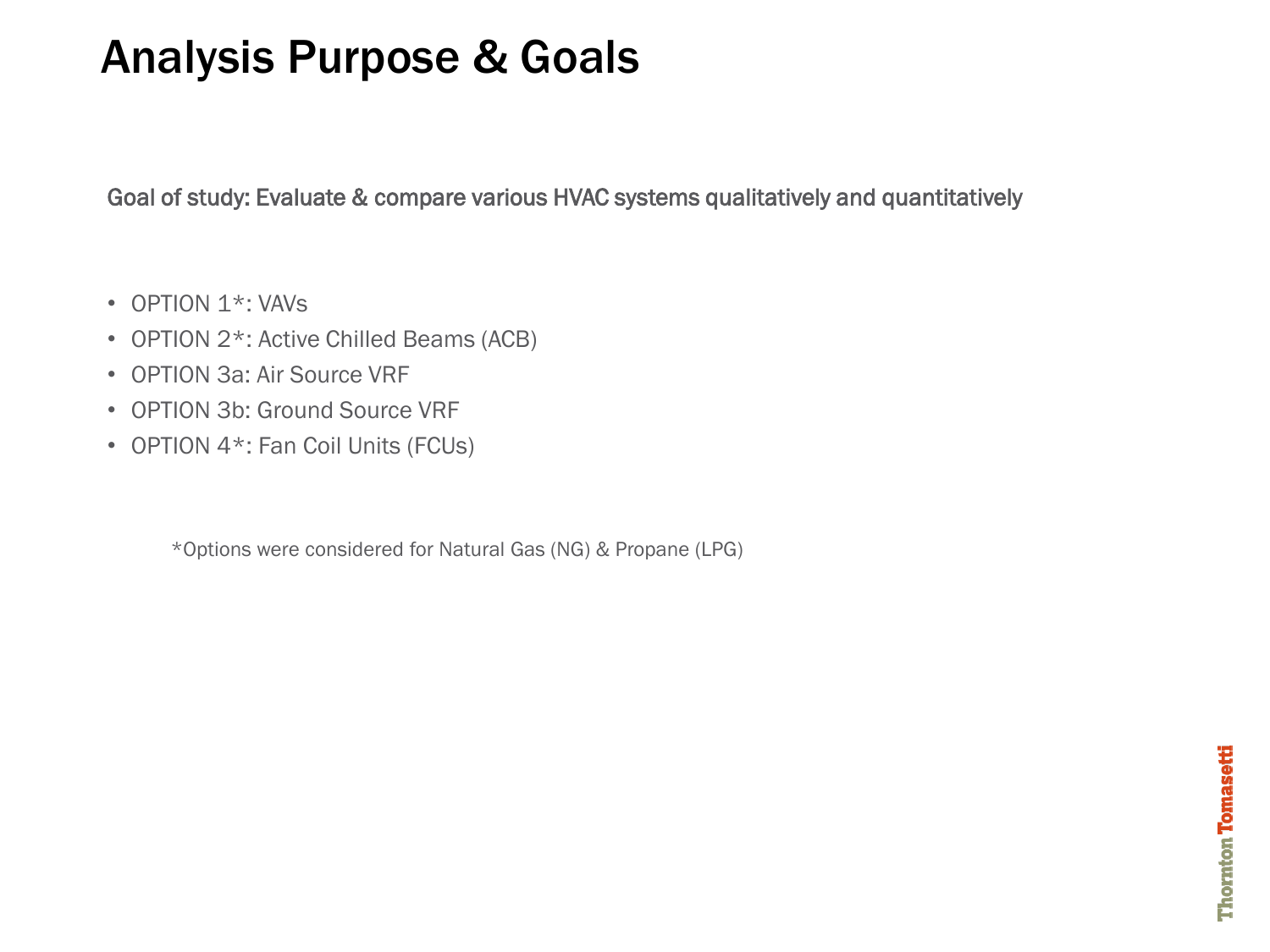## HVAC Matrix

|                                                                                                                                    |                |                           |                |                      |   | Maintenance |                          |           | Gyla longite) | Capital Cost   | Emergy Use   | Emergy Cost |       |
|------------------------------------------------------------------------------------------------------------------------------------|----------------|---------------------------|----------------|----------------------|---|-------------|--------------------------|-----------|---------------|----------------|--------------|-------------|-------|
|                                                                                                                                    | <b>Heating</b> | Cooling                   |                | Combon<br>$\sqrt{6}$ |   |             | Quicklitt                | Acoustics |               |                |              |             | TOTAL |
| Option 1a VAV terminal units with reheat, ventilation through ERUs<br>Single zone AHUs with DX cooling for gyms, café, and kitchen | NG             | <b>Air Cooled Chiller</b> | $\overline{3}$ |                      |   |             |                          | 5         |               | 5              |              | 32          |       |
| Option 1b VAV terminal units with reheat, ventilation through ERUs<br>Single zone AHUs with DX cooling for gyms, café, and kitchen | LPG            | Air Cooled Chiller        | 3              |                      |   |             | Δ                        | 5         |               | 5              |              | 35          |       |
| Option 2a 4-pipe chilled beam system<br>Single zone AHUs with DX cooling for gyms, café, and kitchen                               | NG             | <b>Air Cooled Chiller</b> |                |                      |   |             |                          |           |               | $\overline{3}$ |              | 14          |       |
| Option 2b 4-pipe chilled beam system<br>Single zone AHUs with DX cooling for gyms, café, and kitchen                               | <b>LPG</b>     | <b>Air Cooled Chiller</b> |                |                      |   |             |                          |           |               | 3              |              | 19          |       |
| Option 3a Air Source VRF system with DOAS ventiation system<br>Single zone AHUs with DX cooling for gyms, café, and kitchen        | Electric       | Electric                  | $\overline{2}$ |                      |   |             | $\overline{\phantom{a}}$ |           |               | $\overline{2}$ | $\mathbf{A}$ | 22          |       |
| Option 3b Ground source VRF system with DOAS ventiation system<br>Single zone AHUs with DX cooling for gyms, café, and kitchen     | Electric       | Electric                  | $\overline{2}$ |                      | 4 |             |                          |           | 4             |                |              | 22          |       |
| Option 4a Fan Coil Units with DOAS ventiation system<br>Single zone AHUs with DX cooling for gyms, café, and kitchen               | NG             | Air Cooled Chiller        |                |                      |   |             |                          | 3         |               | $\Delta$       |              | 20          |       |
| Option 4b Fan Coil Units with DOAS ventiation system<br>Single zone AHUs with DX cooling for gyms, café, and kitchen               | <b>LPG</b>     | <b>Air Cooled Chiller</b> |                |                      |   |             |                          | 3         |               | 4              |              | 25          |       |

Lower total indicates a better system.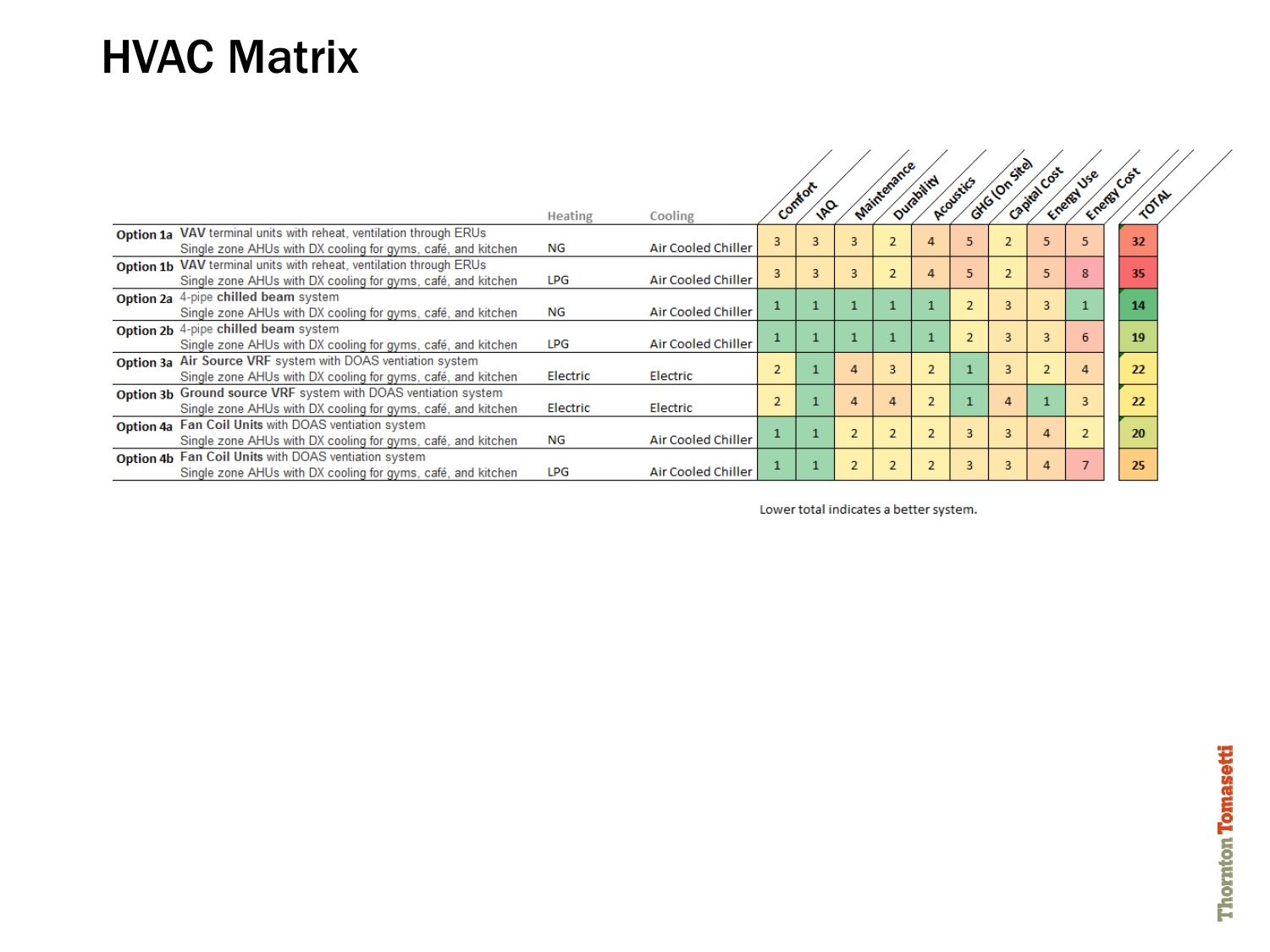## Energy Usage Comparison



#### ENERGY USE INTENSITY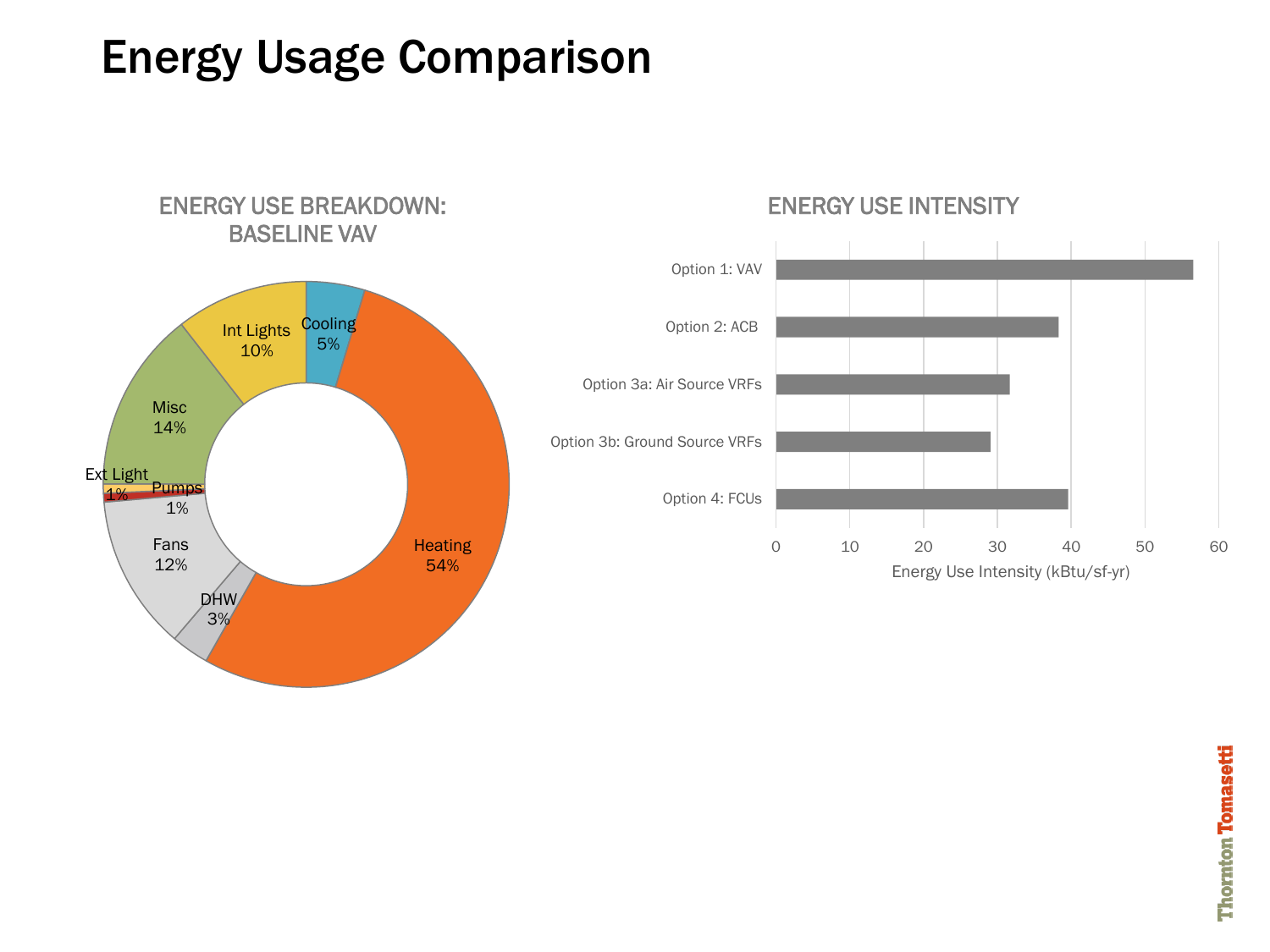## Cost Analysis



**Thornton Tomasetti**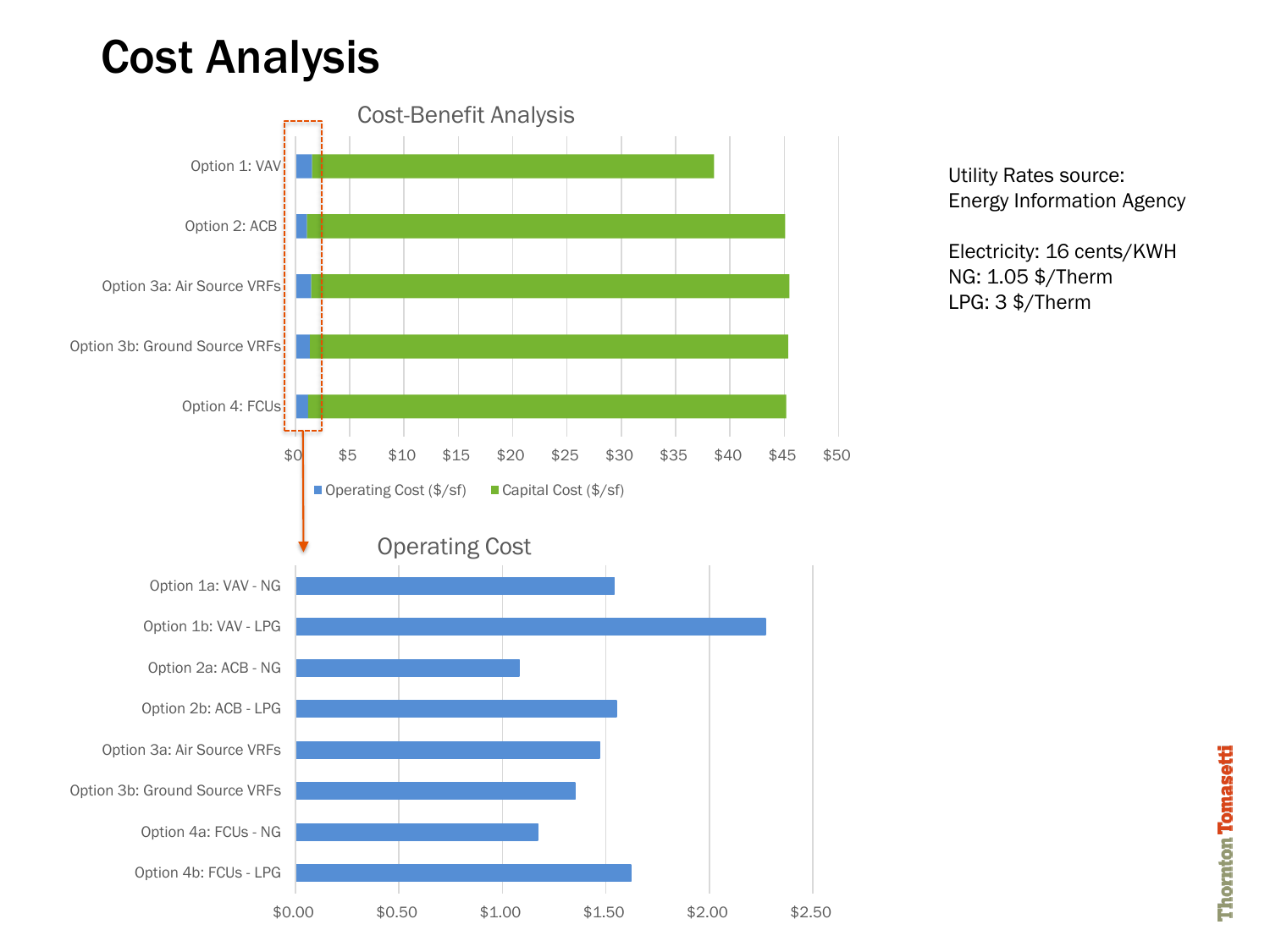### Gas Use Profiles

Natural Gas (NG)



The gas use profiles shown in these charts are for Options 2a (NG) and 2b (LPG).

Propane (LPG)